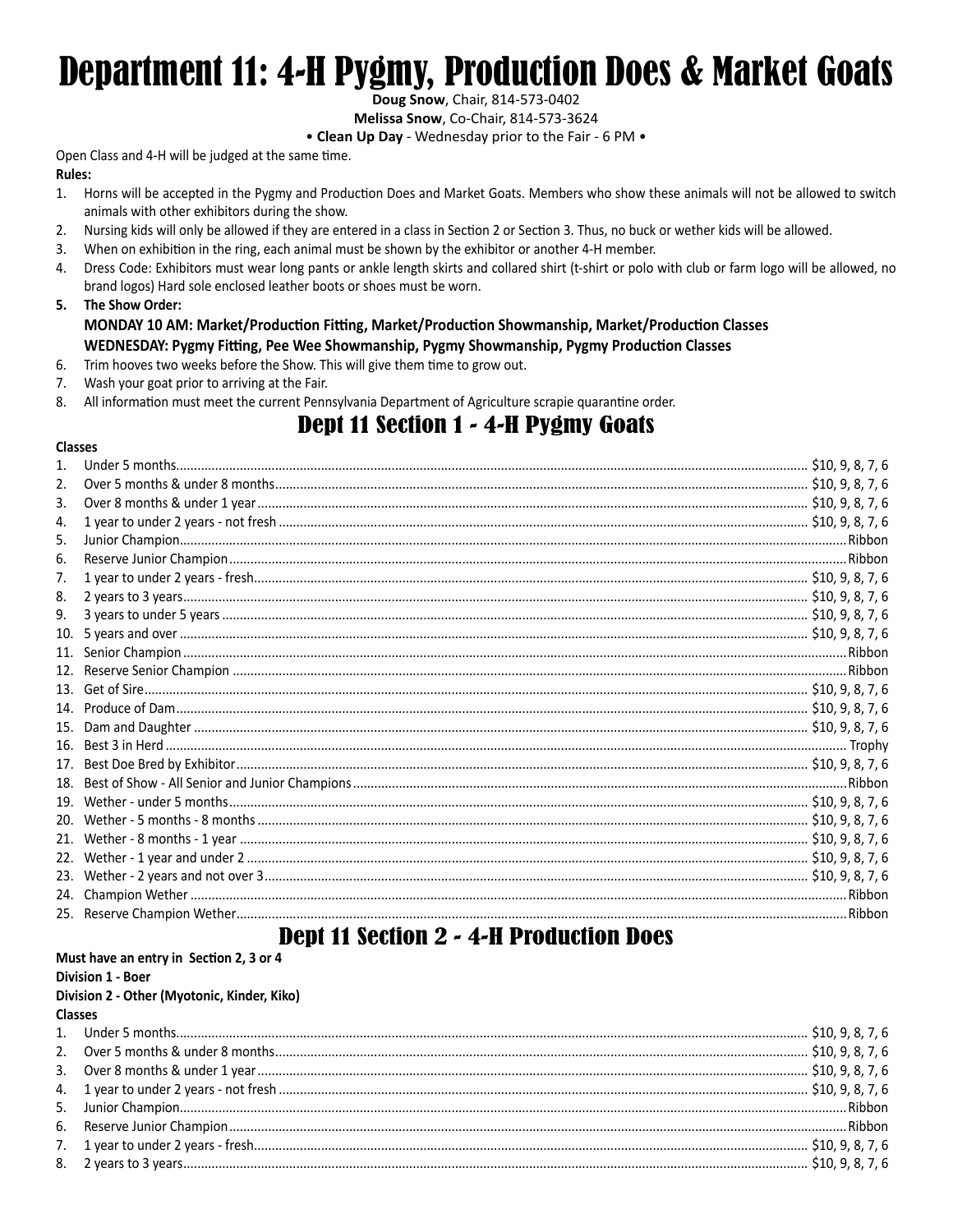| 그 사람들은 그 사람들은 그 사람들은 그 사람들을 지르는 것이다. 그 사람들은 그 사람들은 그 사람들은 그 사람들을 지르는 것이다. 그 사람들은 그 사람들은 그 사람들은 그 사람들을 지르는 것이다. |  |
|----------------------------------------------------------------------------------------------------------------|--|

# Dept 11 Section 3 - 4-H Market Goats

#### **Rules:**

- 1. All market goats breeds will be shown together
- 2. All market goats must have a Boer, Kiko, Myotonic sire
- 3. Each exhibitor will be allowed one (1) market goat
- 4. Goats will be divided as evenly as possible.

### **Division 1 - All Breeds**

#### **Classes**

| 5. Champion Home Born Goat - must have been born at exhibitor's home & under their care from time of birth, must be declared at tag in, only |  |
|----------------------------------------------------------------------------------------------------------------------------------------------|--|
|                                                                                                                                              |  |
|                                                                                                                                              |  |

## Dept 11 Section 4 - 4-H Showmanship & Fitting

#### **Rules:**

- 1. Entries will be divided as equally as possible into fitting and showmanship groups.
- 2. The exhibitor can choose which animal he/she will show in these classes. Fitting will be done and supervised at the Fair.
- 3. Assistance during fitting will be provided by another Crawford County 4-H member or Department Chair.
- 4. Goats will be brought in washed
- 5. Fitting will be 20 minutes in front of the judge. The fitting score will be based on finished fitting. Production/Market: Goats will be body clipped before fair, hair length will not be longer than 1/2" on body (see fitting guide)
- 6. Any animal brought to the Fair already fit for judging will receive a zero (0) and placed in the bottom of the class.
- 7. Fitting will be judged and scored on stand. Placement and ribbons awarded immediately following in the show ring.
- 8. There will be a short break at the conclusion of fitting before the show continues with Pee Wee showmanship.
- 9. Fitting/Showmanship classes will be posted at the workday.
- 10. Any new rules will be posted in barn.

#### **Fitting Guidelines:**

MARKET/PRODUCTION: Clipping head, trim ears and tail blunted at the end and shaved up to the last 2" creating a "paint brush" tail. Trim stray hairs from knees to hooves and hocks to hooves. Hair will be no longer than 1/2" on goats body, from just behind ears to the knees on front legs and hocks on rear legs. Hair length will be checked during check in. Any goats found to have hair longer than  $1/2$ " will be clipped to  $1/2$ " by exhibitor before show or will not be eligible to be judged for fitting. Final decision on hair length questions will be decided by department chairperson.

PYGMY: Clipping head, trim ears and tail blunted at the end and shaved up to the last 2" creating a "paint brush" tail.

\* Member will participate in showmanship and fitting for each species they exhibit (Pygmy, market/production, and dairy).

#### **Classes:**

| 3. |                                                                                                                 |  |
|----|-----------------------------------------------------------------------------------------------------------------|--|
|    |                                                                                                                 |  |
|    |                                                                                                                 |  |
|    |                                                                                                                 |  |
|    |                                                                                                                 |  |
|    |                                                                                                                 |  |
|    |                                                                                                                 |  |
|    |                                                                                                                 |  |
|    |                                                                                                                 |  |
|    |                                                                                                                 |  |
|    | the contract of the contract of the contract of the contract of the contract of the contract of the contract of |  |

#### *Goat Award Sponsors*